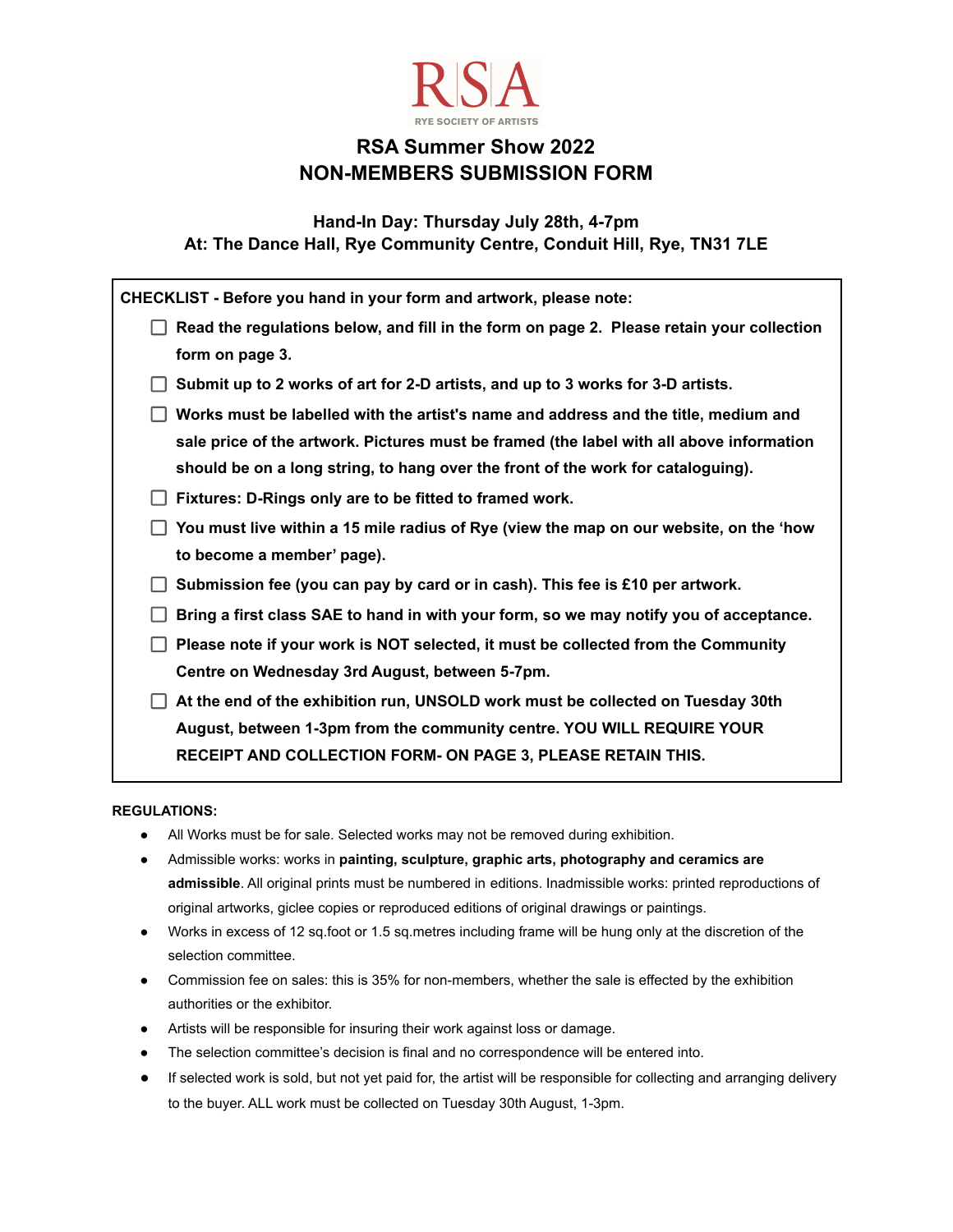

### **NON-MEMBERS SUBMISSION FORM**

| <b>Artwork 1</b>                                                  | <b>Title</b> | <b>Medium</b> | <b>Selling Price</b> | <b>Accepted</b> | <b>Not Accepted</b> |
|-------------------------------------------------------------------|--------------|---------------|----------------------|-----------------|---------------------|
| <b>Artwork 2</b>                                                  | <b>Title</b> | <b>Medium</b> | <b>Selling Price</b> | <b>Accepted</b> | <b>Not Accepted</b> |
| <b>Artwork 3</b><br>(*only 3D<br>artists to<br>submit 3<br>works) | <b>Title</b> | <b>Medium</b> | <b>Selling Price</b> | <b>Accepted</b> | <b>Not Accepted</b> |

**Name: Address:**

**Tel. No: Email:**



**\_ \_ \_ \_ \_ \_ \_ \_ \_ \_ \_ \_ \_ \_ \_ \_ \_ \_ \_ \_ \_ \_ \_ \_ \_ \_ \_ \_ \_ \_ \_ \_ \_ \_ \_ \_ \_ \_ \_ \_ \_ \_ \_ \_ \_ \_ \_ \_ \_ \_ \_ \_ \_ \_ \_ \_**